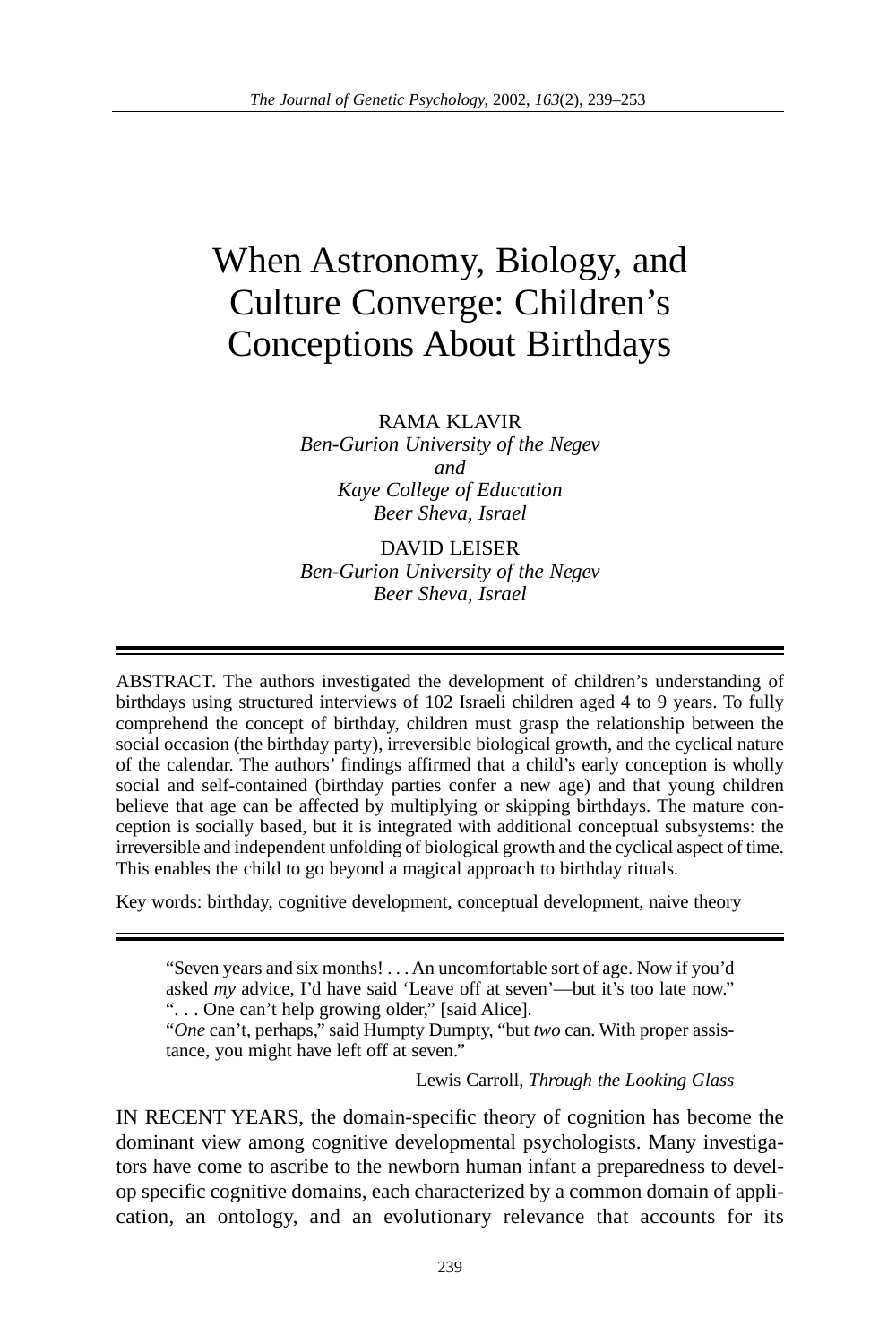development (e.g., Carey & Gelman, 1991; Hirschfeld & Gelman, 1994; Karmiloff-Smith, 1993; Keil, 1990; Rosser, 1994; Spelke, Breinlinger, Macomber, & Jacobson, 1992; Wellman & Gelman, 1992). Beginning with Piaget's groundbreaking studies on "The child's construction of . . ." various domains, countless researchers have investigated how children build conceptual systems in the course of their development. Thus, studies have been conducted on the development of economics, biology, politics, psychology, physics, and so on (e.g., Bar, Zinn, Goldmuntz, & Sneider, 1994; Berti & Bombi, 1988; Connell, 1971; Hatano & Inagaki, 1994; Leiser, 1983; Smith, Carey, & Wiser, 1985; Springer & Keil, 1989; Wellman, 1990). However, each of those studies tended to imply a single *mode of construal* (Keil, 1994), a distinct *intelligence frame* (Gardner, 1983).

For this study, we were interested in investigating the development of concepts that appear to span more than one type of intelligence. We found a case in point in a deceptively simple concept: the birthday. To understand the concept of birthday, one must coordinate several independent systems that do not all belong to the same intelligence frame. A birthday, which young children tend to equate with their birthday party, involves several facets—social, cultural, and biological—which are all interrelated with time (episodic, cyclical, and linear).

*Socially*, a birthday usually involves a party centered on the person whose birthday is being celebrated. It is also a public occasion, akin to a degree conferral or a wedding, in which the social status of a person changes. A mere 6-yearold child becomes a proud 7-year-old on that special day (*episodic time*). However, a birthday is not celebrated at just any chosen time but on the date of birth, because it is a *cultural* construction of time as *cyclical* (in turn based on astronomical considerations that are not intrinsically relevant). A birthday, with its accompanying change in status, is also a consequence of the *biological* maturation, growth, and senescence that ties humans to *linear time*.

The relations between these facets are complex. Children grow independently of their birthday, and they do so continuously. They age, mature, and increase in size and dexterity. However, because birth dates occur once every year, age is a step function. The birthday party is the discrete moment that marks the special date, so that the child can claim the higher status. Children associate birthday parties with certain activities and items, without which there can be no proper birthday. Without props, guests, or presents, would a *birth day* still be a *birthday*? The emphasis placed on the celebration may even obscure the direction of

*Rama Klavir is now at Kaye College of Education, Beer Sheva, Israel. The authors gratefully acknowledge the comments of the anonymous reviewers and the help of Keren Shahaf in collecting the data for this study.*

*Address correspondence to David Leiser, Department of Behavioral Sciences, Ben-Gurion University, P.O. Box 653, Beer Sheva IL-84105, Israel; dleiser@bgumail.bgu.ac.il (e-mail).*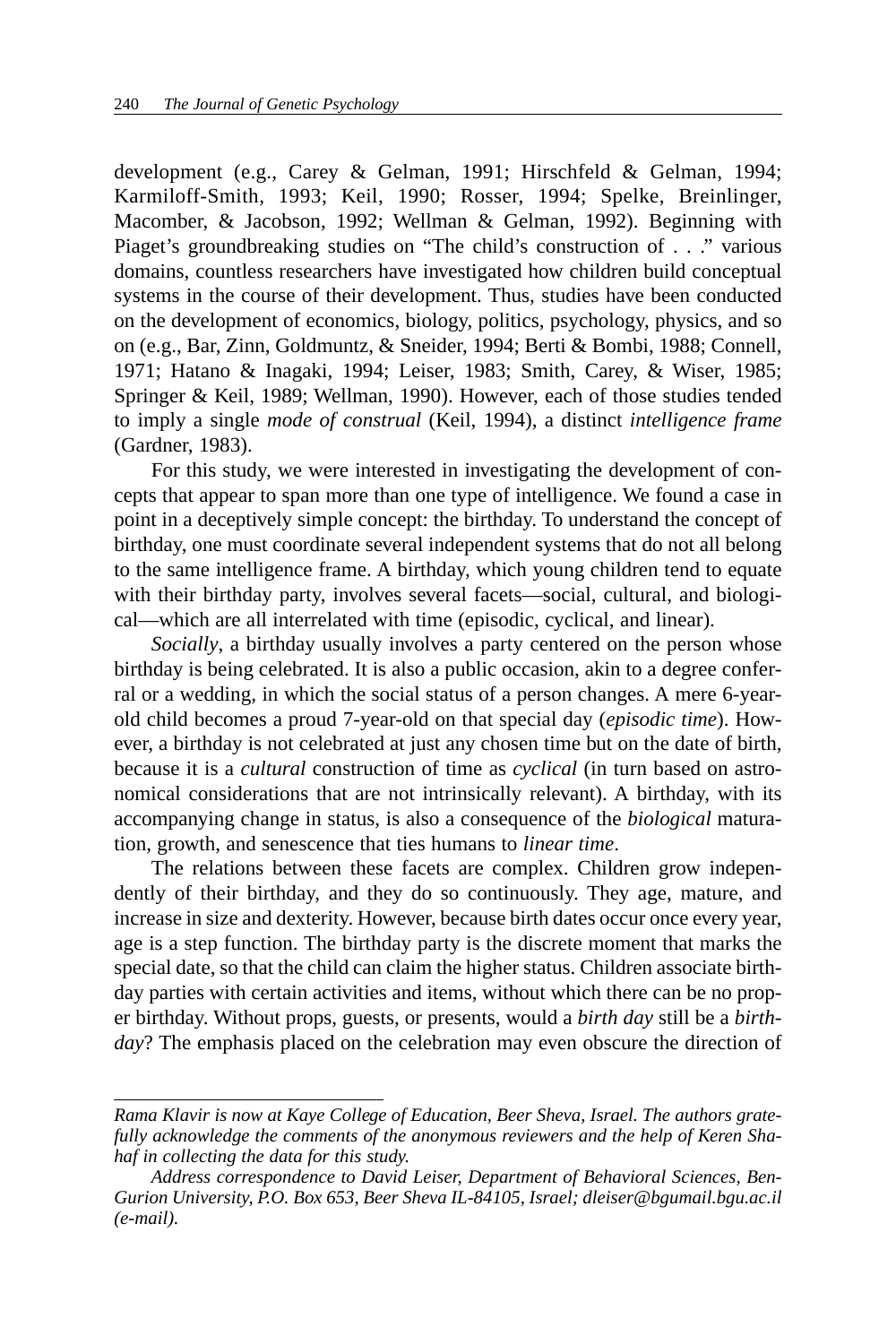causality for children. (Do you celebrate because you grew up, or did you grow up because you celebrated your birthday?) Indeed, if your birthday is celebrated repeatedly, do you grow up faster? And do you stay the same age if your birthday is skipped? (This notion, one suspects, was the ploy that Humpty Dumpty, the overbearing conventionalist, had in mind.)

For children to understand birthday as a whole concept, they must grasp many aspects simultaneously, as opposed to successively, in which case only some aspects are integrated at any given time (*successive synthesis;* Biggs & Moor, 1993; Das & Varnhargen, 1986). Furthermore, children must comprehend visible as well as invisible characteristics. For instance, a child might understand that after a certain point in time a person is older. But he or she may not be capable of conceptually understanding how one person can be older than another and yet have his or her birthday earlier.

In this study, we expected children to focus on only one aspect of the concept of birthday at any given time, which would be in line with what happens at the preoperational level (e.g., when children cannot integrate length and surface, they concentrate on only one dimension). Because it is the most visible, we expected the social aspect of birthdays to dominate. We postulated that as children grew older, they would gradually (a) encompass more constructions of the birthday concept, (b) attain an improved understanding of the intangible as well as the tangible aspects of a birthday, and (c) acquire an increased ability to integrate the biological and the cultural aspects of this concept. To investigate how children understand these various constructions, we interviewed them about birthdays, their conditions, and their consequences.

#### **Method**

## *Participants*

A total of 107 children, ranging in age between 3 and 9 years, were interviewed. We placed them into the following groups: Group 1 (4-year-olds) included 24 children (12 boys and 12 girls) between the ages of 3 years, 6 months and 4 years, 4 months. Group 2 (5-year-olds) included 28 children (13 boys and 15 girls) between the ages of 4 years, 6 months and 5 years, 4 months. Group 3 (7 year-olds) included 27 children (15 boys and 12 girls) aged 6 years, 6 months to 7 years, 4 months. Group 4 (9-year-olds) included 28 children (15 boys and 13 girls) aged 8 years, 6 months to 9 years, 4 months. (Note: We initially conducted this study with children aged 5, 7, and 9 years and added the 4-year-old group when our results indicated that the developmental trend begins earlier than we anticipated.)

Participants were from neighborhoods in Beer Sheva, Israel. Because socioeconomic status (SES) is strongly coordinated with neighborhood, we sought to control this variable by choosing roughly the same number of children in each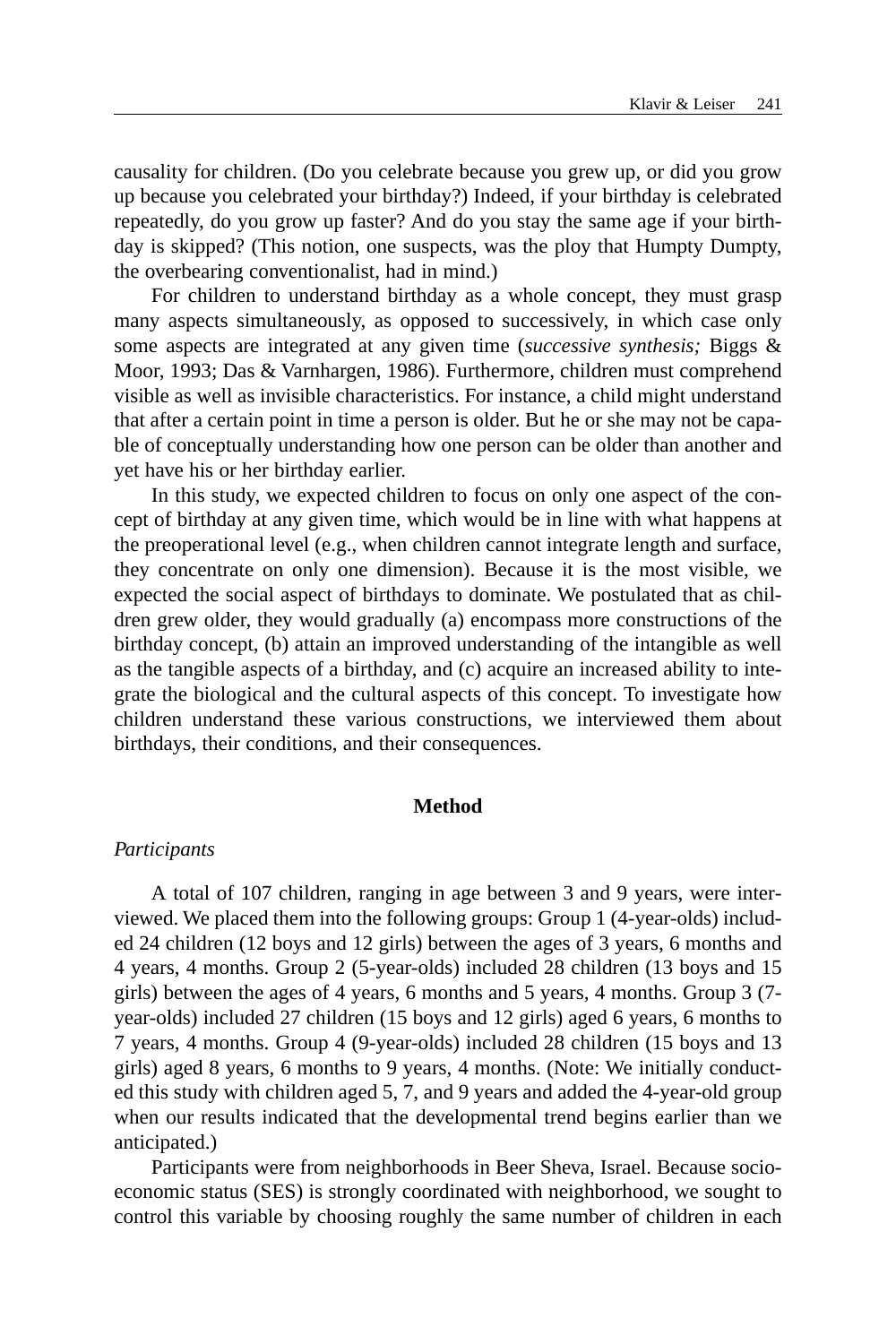age group from each neighborhood. Approximately one third of the children were from a low-SES neighborhood, and the remaining children were from a middleclass neighborhood. The children who participated in this research were randomly chosen from the class roster of their schools or nursery schools and were interviewed after we obtained informed consent from their parents.

### *Instruments and Procedure*

The children were interviewed individually in a quiet room outside of their class. The interviews, lasting about 20 min, were taped, transcribed, and coded by two research assistants. The coding was based on categories that were constructed on the basis of a pilot study. The coding criteria proved to be very easy to apply, and the interrater reliability was very high (95%).

We concentrated on the following five issues:

*Issue 1:* The spontaneous definition of a birthday party ("What is a birthday?").

*Issue 2:* The essence of a birthday ("Why do we celebrate a birthday?").

*Issue 3:* Requirements of a birthday ("What customs are essential?").

*Issue 4:* Conception of date and year: For this issue, we explored children's understanding of the connection and the differentiation between the way people determine the date of a birthday (according to the month and day of birth) and the way people determine age (only according to the year of birth).

*Issue 5:* The relationship of a birthday to growth ("Can a birthday affect growth?").

We formulated the questions around very short stories, which were told in a simple language with an expressive, varying tone and mimicry. We repeated parts and concrete details when necessary, and we occasionally checked to see if the children understood. The children were interested in our questions and were very cooperative. The answers for each question were categorized and analyzed by chisquare tests. For clarity, we present the issues, stories (questions), and answer categories together with our results in the next section.

## **Results**

## *Issue 1: The Spontaneous Definition of a Birthday Party ("What Is a Birthday?")*

We hypothesized that the younger the children were, the more they would tend to grasp the concept of a birthday according to its overt social characteristics (e.g., "A birthday is a celebration"). We anticipated that children would gradually begin referring to the *growing up* aspect and that only the older children would understand the meaning of a birthday as an integration of both a celebration and grow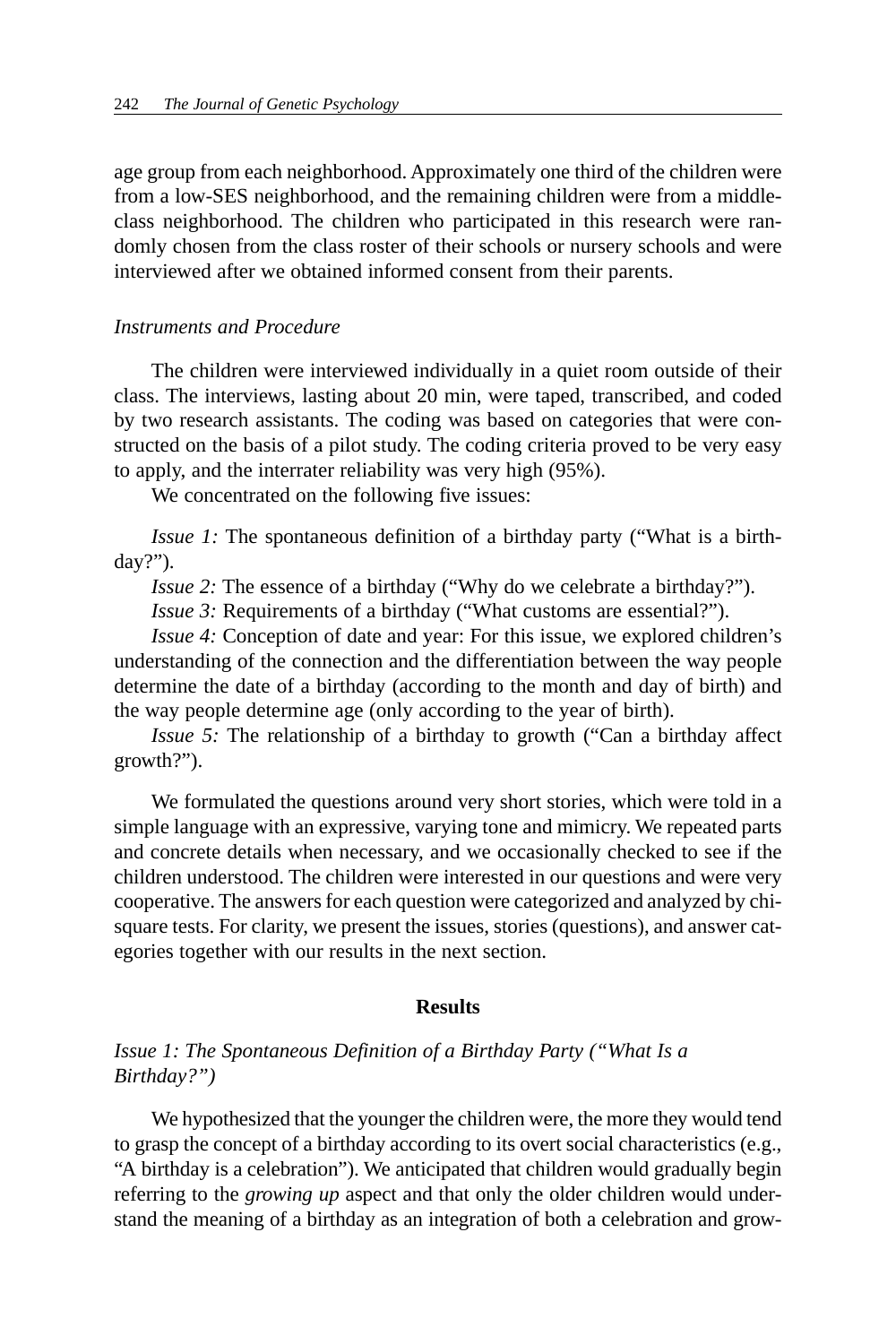ing up, as in the following description: A birthday is a celebration of the growing up process that takes place on the date of birth. One's date of birth recurs every year; therefore, celebrating one's birthday every year on that date becomes a fixed ritual that serves to indicate the date of birth and the number of years that have passed since one's birth. In posing the direct question *"*What is a birthday?" to children, we intended to determine what aspects of birthdays came spontaneously to their minds. We placed the children's answers into three categories:

*A celebration.* The first category of answers related to only the party and its characteristics. It included the following answers: "A party when presents are given" (Group 1), "It is when they bring a cake with candles" (Group 1), and "A party with sweets and balloons" (Group 2).

*A date of birth and/or growing up.* The answers in this category referred to only the date of birth or to growing up (or both) and included responses such as "It is when the birthday arrives" (Group 3), and "It is according to his date; that's when you make him his birthday" (Group 3).

*A celebration, the birth date, and growing up.* The third category of answers addressed the party, the date of birth, and growing older (or only the celebration plus the birth date or plus growing older). It included the response: "Every year you celebrate on the day you were born" (Group 4).1

Answers referring to date and growing up were rare (see Table 1), although they increased from youngest to oldest children. The pattern of results quite clearly shifts from young children viewing a birthday as simply a celebration (a special party) to older children understanding that a birthday marks and celebrates something external.

## *Issue 2: The Essence of a Birthday ("Why Do We Celebrate a Birthday?")*

We defined a birthday as "a celebration or party that is, or can be, given in honor of someone every year on the day he or she was born to recognize that specific date and the number of years that have passed since his or her birth." We based the analysis for this issue on responses to the question *"*Why do we celebrate birthdays?*"* and to a second question that was asked subsequent to the children's hearing the following story:

A child's birthday was celebrated when he was 1 year old. Then when he was 2, they celebrated his birthday again; and the year after, when he was 3, they also celebrat-

<sup>&</sup>lt;sup>1</sup>The examples are translated from Hebrew in which the word for "celebrate" (la'hagog) is simple and common. Similar comments apply to many of the translations for which we strove to be accurate rather than idiomatic or cute. The term for birthday can now be written either as two words (birth day) or as a compound.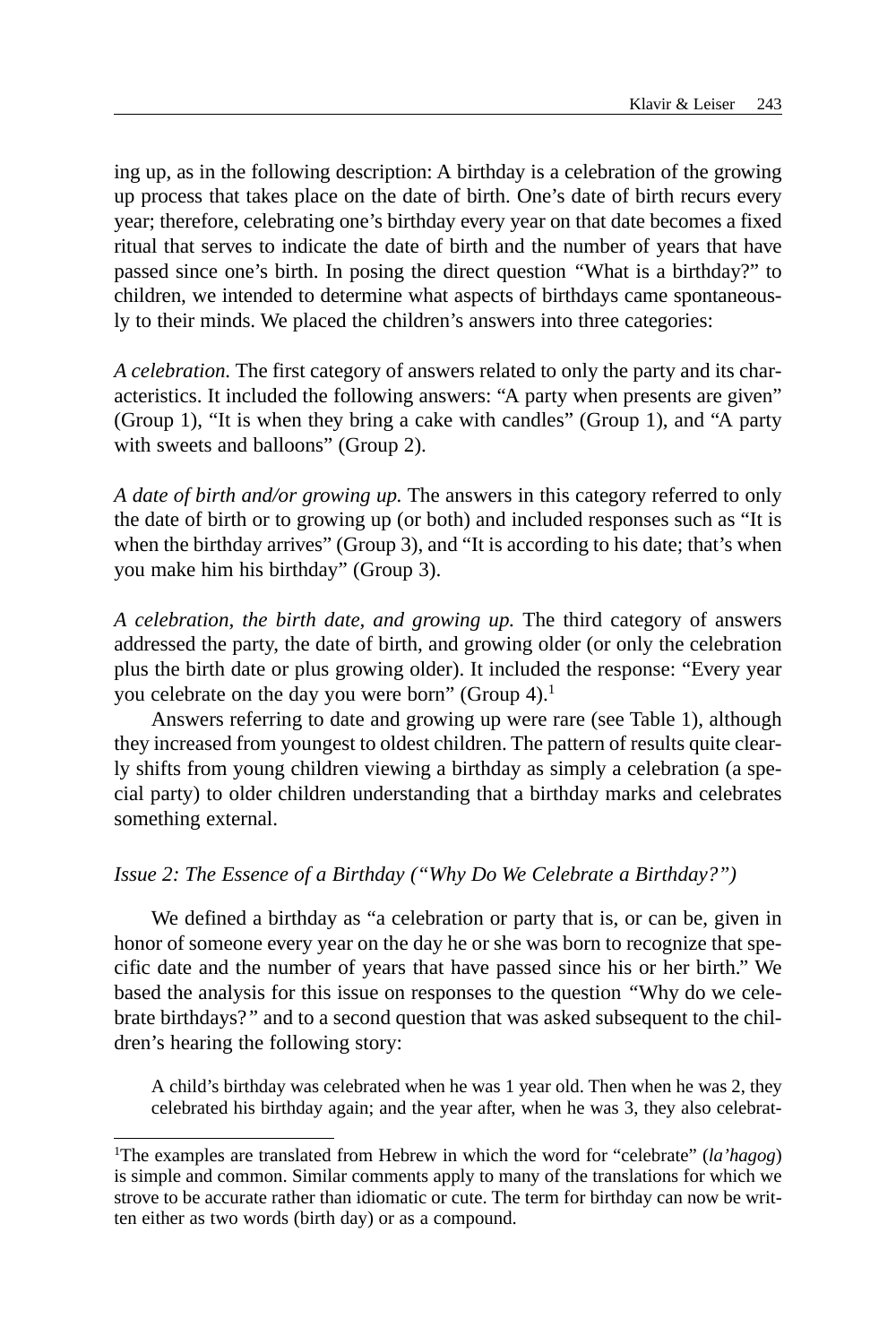ed his birthday. But the next year, the year after he was 3, his mother got sick and could not give him a birthday party. So he was very sad because he did not know how old he was. In your opinion, how old is he?

In our analysis, we jointly considered the children's answers to both questions, according to the following categories (some of which we had anticipated in advance and some of which emerged as a result of a preliminary analysis of the children's answers):

*A birthday as a means to determine one's age.* Responses included, "It is so they would know that you are already moving up an age . . . When you grow up all the time then on the birthday you know that you are already growing and you move up an age" (Group 2); "The birthday party is to know how old you are ... but your parents can also tell" (Group 4); and "A celebration so that we can know how old we are" (Group 4).

| Answer category                                                                |                |               |                |                          |       |
|--------------------------------------------------------------------------------|----------------|---------------|----------------|--------------------------|-------|
|                                                                                | $\overline{4}$ | 5             | 7              | 9                        | Total |
| <i>Issue 1: What is a birthday?</i>                                            |                |               |                |                          |       |
| A celebration                                                                  | 24             | 25            | 18             | 7                        | 74    |
| A day of birth and/or growing up<br>A celebration plus the day of birth and/or | $\Omega$       | $2^{\circ}$   | $2^{\circ}$    | $\overline{\phantom{1}}$ | 9     |
| growing up                                                                     | $\Omega$       | 1             | 7              | 16                       | 24    |
| <i>Issue 2: Why do we celebrate a birthday?</i>                                |                |               |                |                          |       |
| To determine one's age and declare it                                          | 1              | 9             | 10             | 10                       | 30    |
| It is a ritual one has to go through                                           | 4              | $\mathcal{L}$ | $1 \quad$      | $\theta$                 | 7     |
| To increase one's age.                                                         | 19             | 14            | 8              | $\overline{c}$           | 43    |
| To indicate the day of birth and the                                           |                |               |                |                          |       |
| growing up process                                                             | $\Omega$       | 3             | 8              | 16                       | 27    |
| <i>Issue 3: What customs are essential?</i>                                    |                |               |                |                          |       |
| Every custom is essential                                                      | 15             | 6             | $\Omega$       | $\Omega$                 | 21    |
| Some customs are essential                                                     | 8              | 18            | 18             | 7                        | 51    |
| Only customs that cause happiness are necessary                                | $\Omega$       | 4             | 7              | 9                        | 20    |
| No customs are essential                                                       | 1              | $\Omega$      | $\mathfrak{D}$ | 12                       | 15    |

**TABLE 1 Children's Responses to Issue Questions by Age and Answer Category**

*(Table continues)*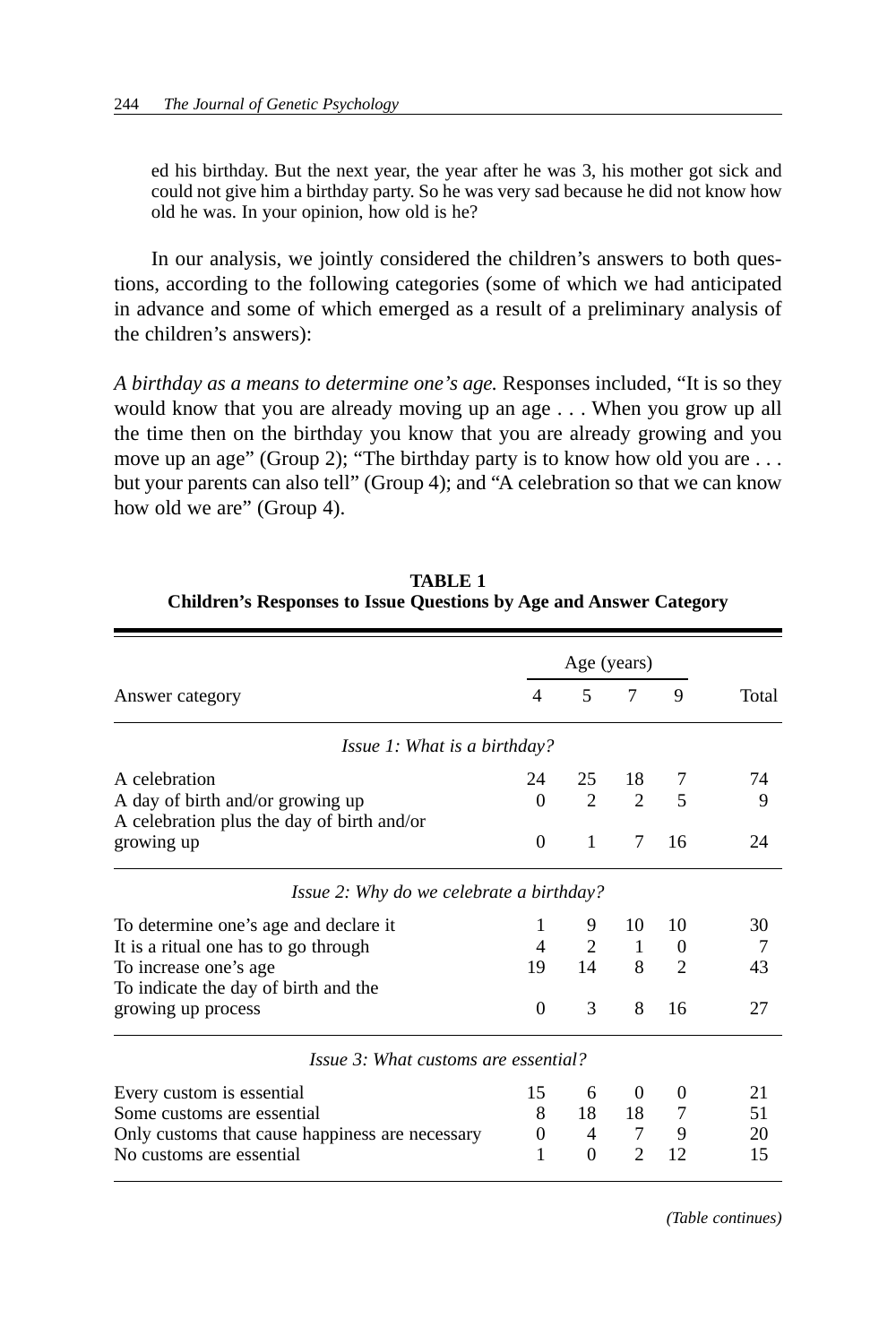|                                                                                                                                               | Age (years)    |              |          |                               |       |
|-----------------------------------------------------------------------------------------------------------------------------------------------|----------------|--------------|----------|-------------------------------|-------|
| Answer category                                                                                                                               | $\overline{4}$ | 5            | 7        | $\mathbf Q$                   | Total |
| <i>Issue 4: Conception of date and year</i>                                                                                                   |                |              |          |                               |       |
| Paradox 1: Is it possible for two people of different<br>ages to have a birthday on the same day?                                             |                |              |          |                               |       |
| It is too paradoxical to understand                                                                                                           | 5              | 1            | $\theta$ | 0                             | 6     |
| The situation is impossible (It is a paradox)                                                                                                 | 15             | 17           | 13       | $\mathbf{1}$                  | 46    |
| The situation is possible (It is not a paradox)                                                                                               | $\overline{4}$ | 10           | 14       | 27                            | 55    |
| Paradox 2: Is it possible for an adult to<br>celebrate his or her birthday after a child,<br>even though the adult was born before the child? |                |              |          |                               |       |
| It is too paradoxical to understand                                                                                                           | 8              | $\mathbf{1}$ | 2        | $\overline{0}$                | 11    |
| The situation is impossible (It is a paradox)                                                                                                 | 14             | 20           | 15       | 3                             | 52    |
| The situation is possible (It is not a paradox)                                                                                               | 2              | 7            | 10       | 25                            | 44    |
| Issue 5: Can a birthday affect growth?                                                                                                        |                |              |          |                               |       |
| Question 1: Can a birthday increase growing up?                                                                                               |                |              |          |                               |       |
| Yes, it is possible.                                                                                                                          | 20             | 14           | 9        | $\mathfrak{D}_{\mathfrak{p}}$ | 45    |
| No, it is not possible.                                                                                                                       | 4              | 14           | 18       | 26                            | 62    |
| Question 2: Can a birthday decrease (reverse)<br>growing up?                                                                                  |                |              |          |                               |       |
| Yes, it is possible.                                                                                                                          | 8              | 8            | 2        | $\Omega$                      | 18    |
| Yes and no (It helps for age, but not                                                                                                         |                |              |          |                               |       |
| for the body)                                                                                                                                 | 1              | 2            | 3        | 1                             | 7     |
| No, it is not possible.                                                                                                                       | 15             | 18           | 22       | 27                            | 82    |
|                                                                                                                                               |                |              |          |                               |       |

**TABLE 1—Continued**

*Note.* Age 4 (Group 1), *n* = 24. Age 5 (Group 2), *n* = 28. Age 7 (Group 3), *n* = 27. Age 9 (Group 4),  $n = 28$ . For Issue 1,  $\chi^2(6, N = 107) = 42.947$ ,  $p < .0001$ . Issue 2,  $\chi^2(9, N = 107) = 50.357$ ,  $p < .0001$ . Issue 3,  $\chi^2(9, N = 107) = 72.322$ ,  $p < .0001$ . Issue 4, Paradox 1,  $\chi^2(6, N = 107) = 58.128$ ,  $p < .0001$ . Issue 4, Paradox 2,  $\chi^2(6, N = 107) = 52.686, p < .0001$ . Issue 5, Question 1,  $\chi^2(3, N = 107) = 32.354$ , *p* < .0001. Issue 5, Question 2,  $\chi^2$  (6, *N* = 107) = 20.214, *p* < .005.

*A birthday as a ritual.* Responses in this category indicated that some children believed birthdays are celebrated as a ritual that a person must undergo. One response was, "Why do we have a birthday party? Because parents want us to . . . I don't want all that candy because it is bad for my teeth" (Group 2).

*A birthday causes growing.* Answers in this category suggested that children conceived of a birthday celebration as increasing one's age. In response to the story question ("How old is he?"), two children replied, "He will still only be . . . 3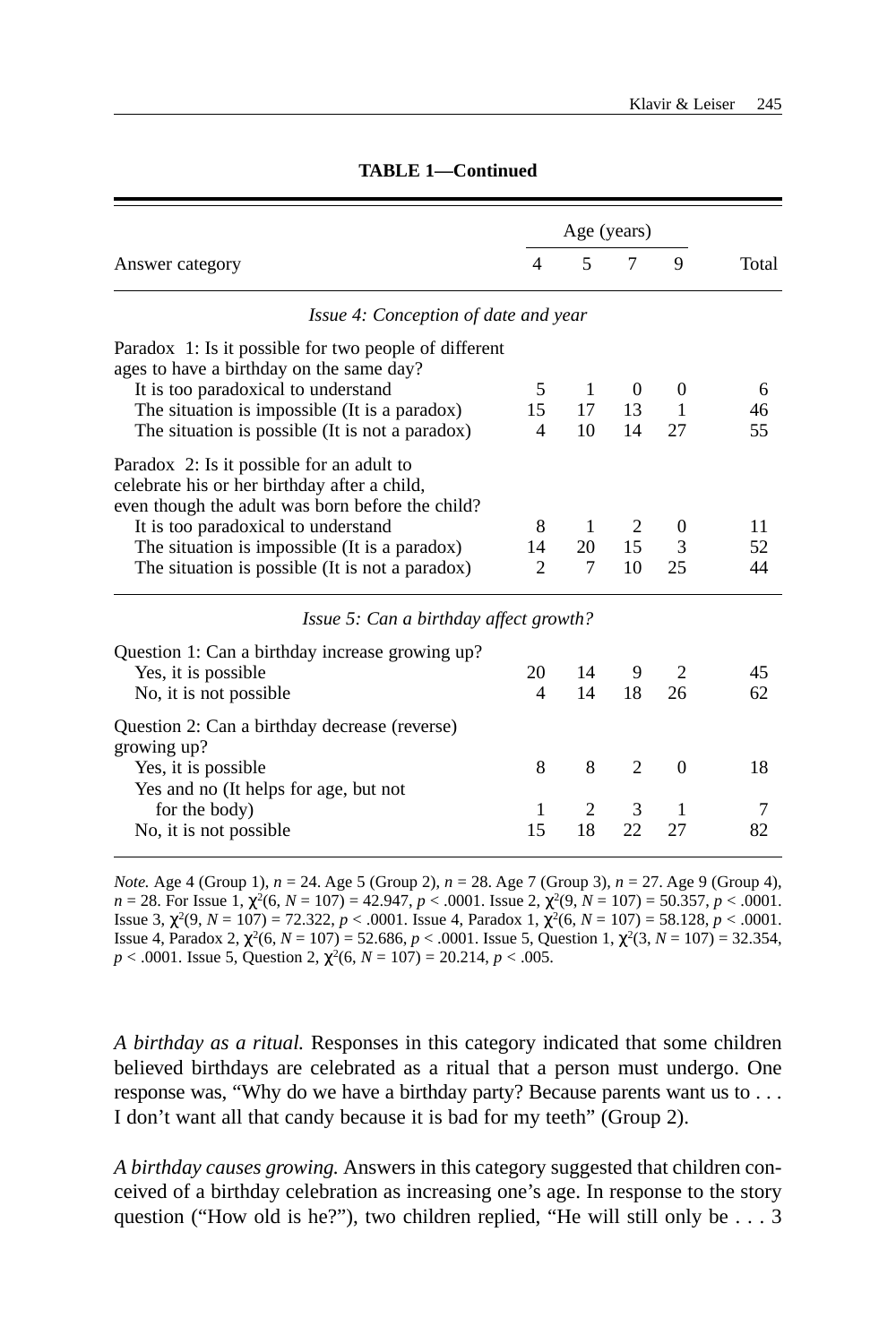years old because he didn't have a birthday party" (Group 1); and "If next year he won't have a birthday party? . . . He, he—he won't grow up" (Group 3).

*A birthday indicates the day of birth and the growing up process.* Responses in this category contained the components of our definition: a celebration or party intended to indicate one's date of birth and the fact that one is older. Responses included, "Every time you grow a little taller, and then you have a birthday party" (Group 3); "It's a kind of party to feel how great it is that you are big" (Group 4); and "To celebrate that we have gone up a year" (Group 4).

Our results indicated that young children (up to age 5 years) generally believe that a birthday causes growing (see Table 1). As they mature, children begin to view a birthday as a celebration of growing up and as a means to determine one's age.

#### *Issue 3: Requirements of a Birthday Party ("What Customs Are Essential?")*

In Israel, birthday parties involve a rich ceremonial. A central prop is a decorated cake with lit candles corresponding in number to the child's age, and the key moment of the celebration is when the child blows out the candles. There are various sweets, balloons and party decorations, and a clown or a magician. The child often wears a crown made out of flowers, family members are present, guests bring little presents, and there are special songs and party games. For Issue 3, we were concerned with which (if any) of these elements the children conceived of as being essential for a birth day to count as a birthday. The children were presented with the following scenario:

Mom, Dad, Haimke, and his brothers and sisters sat around the dinner table and had a conversation. Do you know what about? They were discussing Haimke's birthday. Haimke said that he can hardly wait for his birthday and that he is so happy that in only 2 weeks his birthday will be celebrated. Dad was slightly embarrassed when he said, "Haimke, you know that this year we really don't have that much money. Also, our house is very crowded. So I thought that this year on your birthday we would give up some of the things that we usually do on a birthday." "What?" asked Haimke in alarm. "You won't give me a birthday party?" "Yes! We will give you a birthday party, but we will have to give up some things in order to save money," said Mother. "Let's think, for example, if we give up the magician, is that so terrible?" Haimke thought for a moment, and then an argument started between him and his brothers. Some said, "It doesn't matter, it will still be considered a birthday." Some said, "No magician? That's no birthday." They argued and argued but could not decide whether or not it is considered a birthday without a magician.

What do you think? And how about no crown of flowers? And no sparklers? And no presents? And no candy? And no cake? And no candles? And no friends or guests? And no balloons? In the end, Dad suggested that Haimke decide what the most important things are, without which the "birthday" will not be considered a "birthday." And those things will not be omitted. Now *you* help Haimke decide: Do you think that there are things that must be present on Haimke's birthday in order for him to consider it a birthday, and therefore he must not give them up? What are they?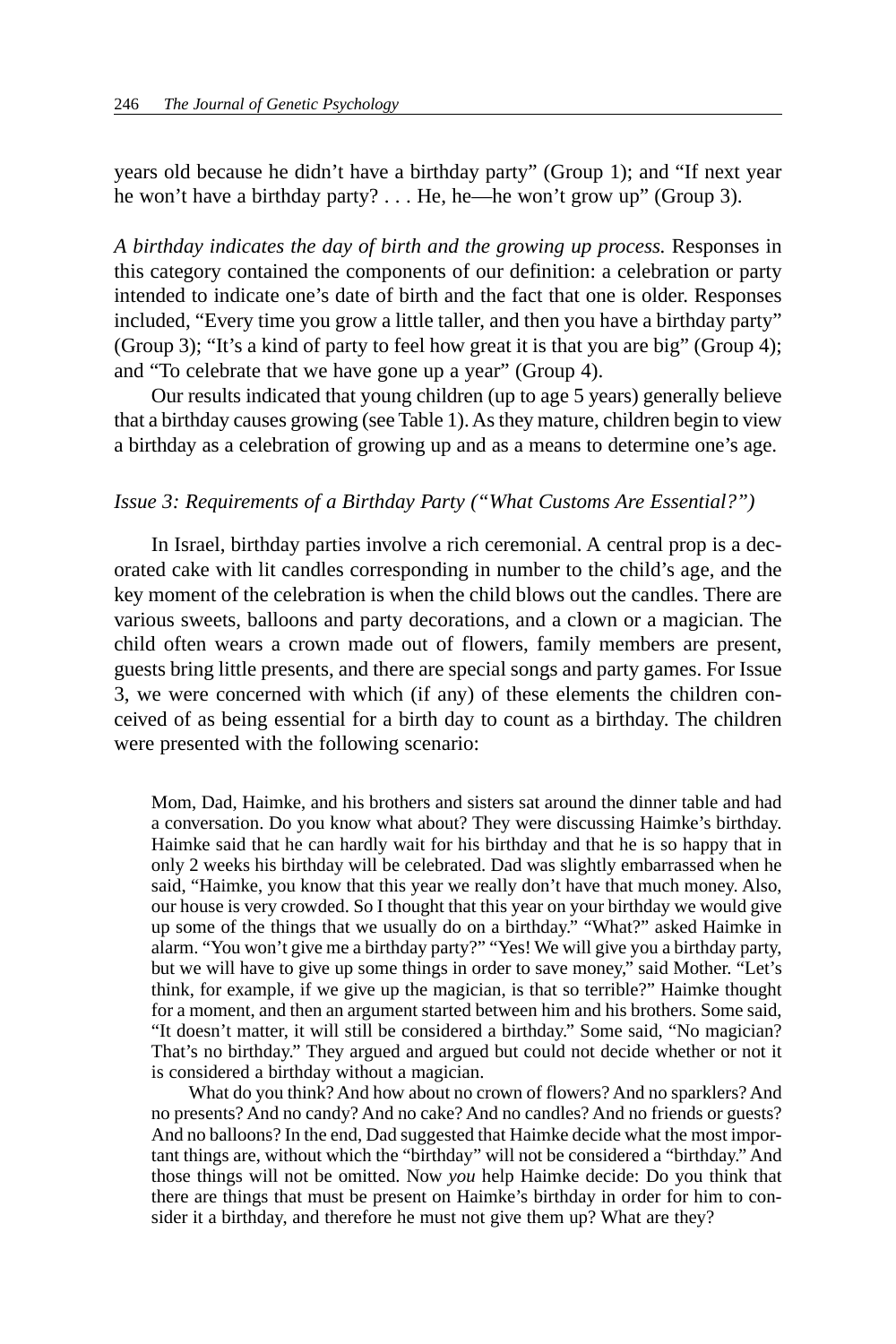*Every custom is essential.* Answers in this category were clear cut, all-or-nothing, with the children viewing each part of the ritual as equally important (an absence of any custom meant no birthday). To the interviewer's questions "And no balloons?" and ". . . no crown of flowers?" two children answered: "It doesn't count" (Group 1).

*Some customs are essential.* Answers reflected the belief that some customs are essential but others can be given up if there is no other choice. These answers expressed the view that without certain customs, a birth day cannot be considered a birthday. Responses included (the interviewer's questions are in brackets), "A cake is very important." ["Why?"] "Because it is. And presents also. Also candy." ["A magician?"] "Not important, you can have a clown instead." ["And if you have to give up the clown as well as the magician?"] "It doesn't matter; it's still a birthday. But without a cake, it's only half a birthday" (Group 1).

*Only the customs that cause happiness are necessary.* Responses referred to the pleasure and joy that some customs generate (if a birthday is in essence a joyful celebration, leaving out some of the customs that make it fun diminishes its most important aspect). Sample response: "Candy is not necessary. Balloons aren't either. [Decorations?] No. It's like balloons. [Candles and cake?] It depends—because the child has to be happy and choose the cake and put out the candles; and the people, more friends, and at least parents and brothers and sisters, they have to be there. Otherwise it is a sad birthday, and you can't have that" (Group 4).

*No customs are essential.* The view that no component or custom is necessary for a birth day to be considered a birthday was expressed in answers such as "Nothing is necessary. Even without anything it still is a birthday" (Group 4).

Our findings for Issue 3 indicated that as children grow older, their views shift from an insistence that each and every custom is essential to the position that no customs are actually required.

#### *Issue 4: Conception of Date and Year*

Birthdays are celebrated according to the date (month and day) of birth, whereas age is determined according to the year of birth. We investigated children's understanding of this complexity by posing two separate questions, each presenting a pseudo paradox.

The first question tested children's reaction to the fact that two people may celebrate their birthday on the same day even though their ages are different. It was presented in the form of the following story:

Do you know my neighbor, Ron's Grandpa? Who is older, Ron or his Grandpa? You know, Ron told me a peculiar story: He said that tomorrow both he and his Grandpa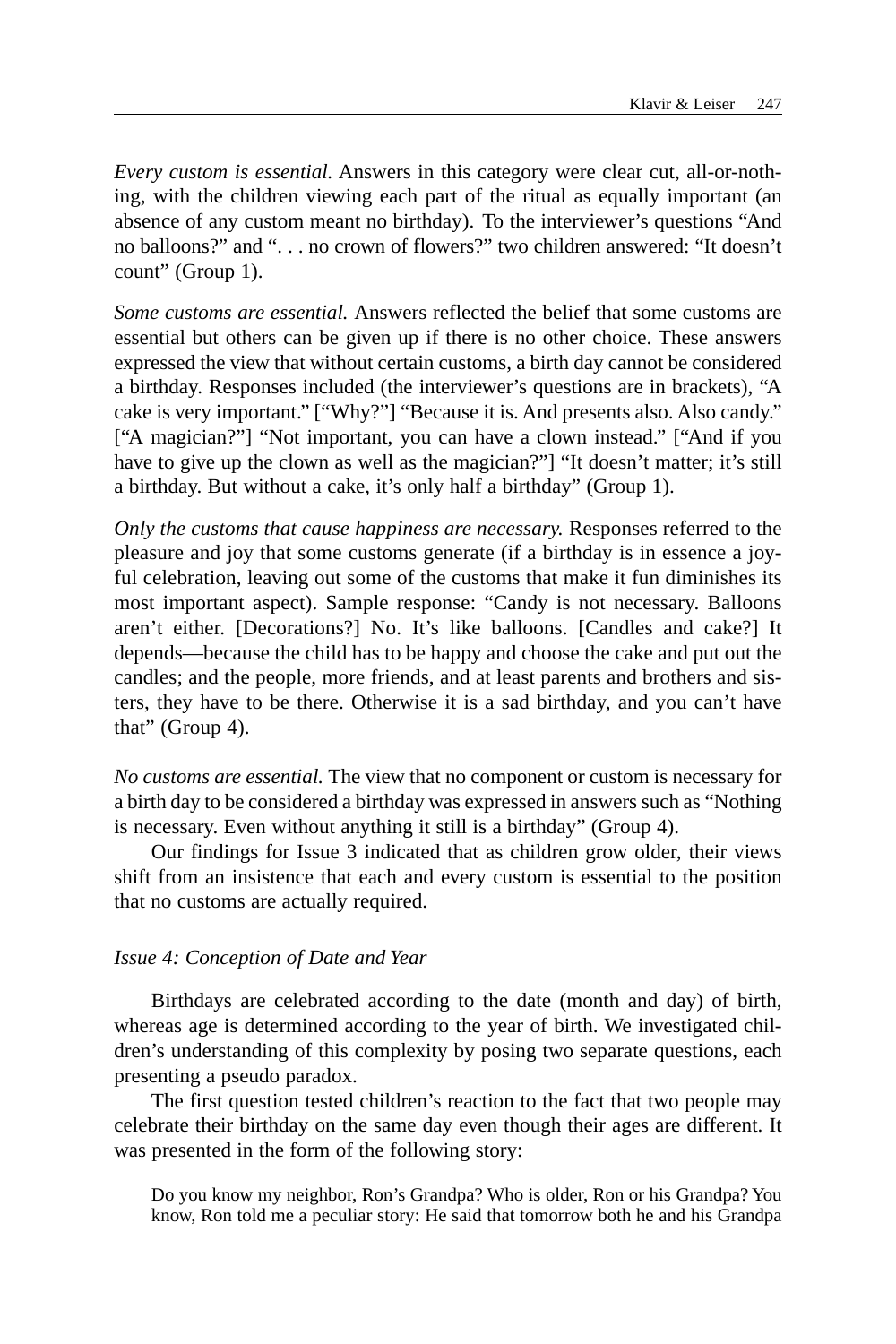have a birthday. I don't know whether to believe him. How can it be that such an old Grandpa and such a little boy have a birthday together?—on the same day? They are not the same age, are they?

*(Paradox 1) Too paradoxical to understand.* A few of the youngest children replied, "I don't know," indicating their inability to understand the question or the perception of a paradox.

*(Paradox 1) The situation is impossible*. The children who thought the situation was impossible, that it represented a paradox, did not fully comprehend the concept of date or the distinction between its components (day, month, year) in relation to a birthday. Sample response: "Impossible! It's not true! You can only do that for two kids. But a boy and a man can't have [their birthdays] together" (Group 1).

*(Paradox 1) The situation is possible.* Children who believed the situation was possible did not see it as being paradoxical. Their answers involved a full understanding of the concept of date and revealed that they had the ability to differentiate its parts (day, month, year) in relation to the concept of birthday. One child responded, "Yes! It is possible, because Ron was born on the same day and the same month but several years later" (Group 4).

With the second question for Issue 4, we confronted the children with a situation in which a person who is older than another (and therefore was born a few years *before* the other person) celebrated his or her birthday *after* the other person. The question was presented as follows:

You know, my son [or my brother] is much younger than I am. He is in the third grade, and I am this big. So isn't it true that if I am bigger, it's a sign that I was born before him?—much before him, right? So how is it possible that my birthday is always after his? His birthday is always at the beginning of the year, and mine is at the very very end of the year, I have a birthday long after he does!

Answers were classified according to the same three categories.

*(Paradox 2) Too paradoxical to understand.* As in the first question, a few children did not appear to understand the question and responded, "I don't know."

*(Paradox 2) The situation is impossible.* Children answering in this category regarded the situation as a paradox and sometimes suggested a way to resolve it, demonstrating that their understanding of the concept of date was not yet complete. Responses included, "No! It's not true. It has to be for you first and then for your son, because he is younger" (Group 1); "How can it be? Because this man (probably your son) saw a star and made a wish. Because when a star falls you make a wish. So he made a wish to have his birthday before you. So that was his wish" (Group 2).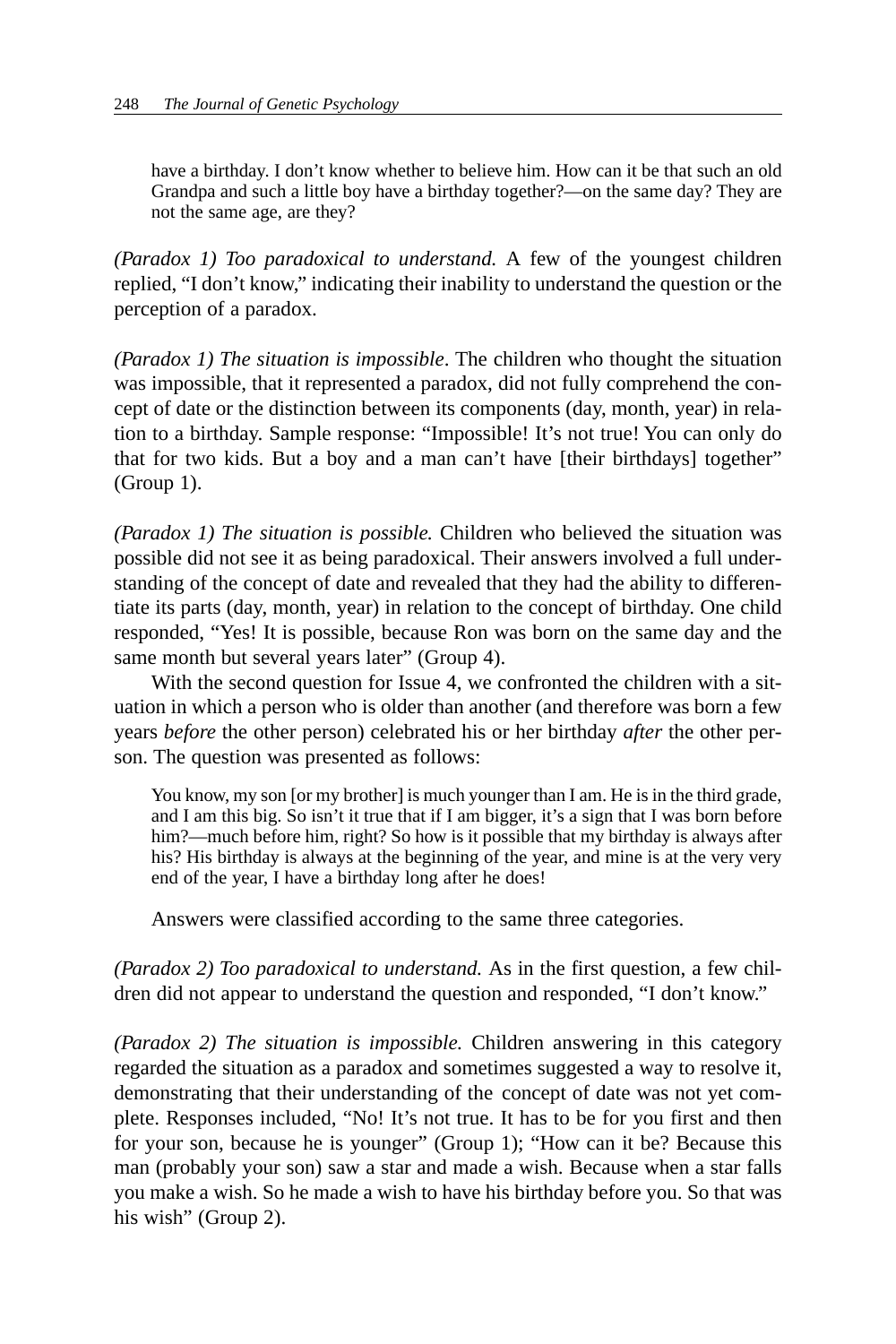*(Paradox 2) The situation is possible.* Responses indicated that children perceived the situation as possible and not paradoxical. Sample responses: "Because you weren't born in the same year" (Group 2); "There are months. When they end they start again. So, for example, he was born and then you were born. But he was born in 1994 and you in 1993 (Group 4); and "It's possible, because you were born way before him, but he was born a month before you" (Group 4).

Again, our findings revealed a progression of understanding from youngest to oldest. The younger children could not resolve the perceived paradoxes, but the 9-year-olds no longer had difficulty with them (see Table 1).

## *Issue 5: The Relationship of a Birthday to Growth (Can a Birthday Affect Growth?)*

We were interested in whether children believed that a birthday could serve as a means to manipulate age or size (in Hebrew, no distinction needs to be made between growing in size or age). Because age may be perceived to be *increased* or *decreased*, we tested these directions separately, posing two questions to the children.

For the first question, which described increasing a child's age, we returned to the story of the boy who had no birthday party (because his mother was sick) and did not know how old he was (see Issue 2) and presented the children with the following situation:

Do you remember the boy whose mother became sick and could not give him a birthday party? And he was very sad because he did not know how old he was? You know what? His mother suggested that because he is a nice boy she would make up for it. The following year she will give him a birthday party not only once like everybody else has but rather again and again until he is older than everybody else. Do you understand? One birthday for age 5, like his friends, and then quickly another birthday for age 6, and then a few days later one for age 7. Two extra birthdays—so that he can grow and catch up with his friends. What do you think? Is that a good idea?

*(Question 1) It is possible.* The answers in this category revealed a misconception of the role of a birthday as an event that can actually increase age. Responses included, "Yes! He will be bigger [or older]. He will be bigger than everybody. . . . It is a good idea" (Group 1); and "It's not good to have so many birthdays so close together, because he will be disappointed, because he will get to his age suddenly, and the kids will start envying him, and all sorts of trouble can start—he can lose them" (Group 4).

*(Question 1) It is impossible.* Overall, the majority of the children believed that it is impossible to increase age by means of a birthday (see Table 1). Sample responses: "But even if they give him a birthday party at 6, he will remain only 5 years old, because that's how it is in his body according to the real age" (Group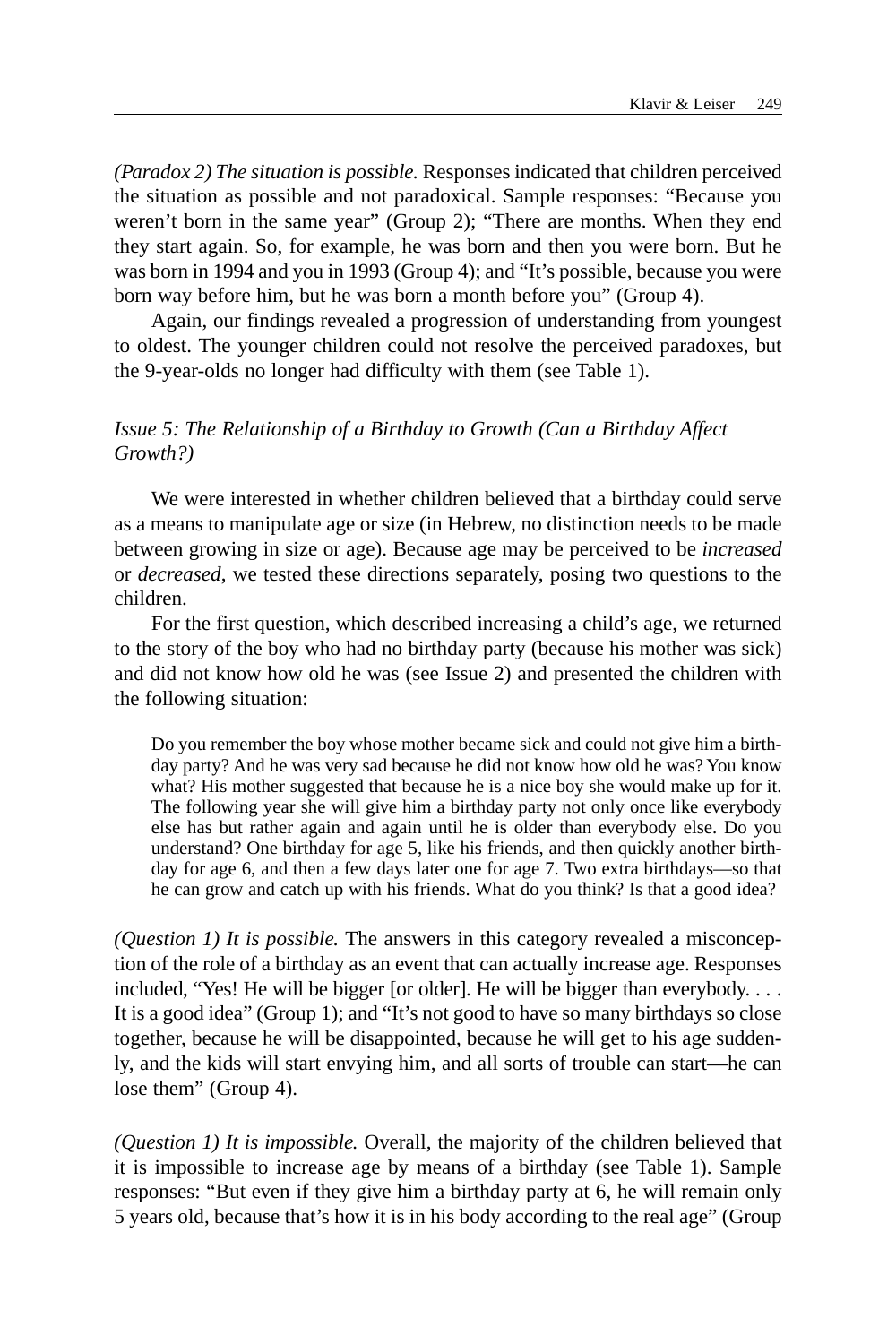2); and "You can do it, but it's not real. Really it doesn't matter. The birthday party can't change anything" (Group 4).

The second question for this issue was similar to the first but involved a decrease in age (or size) following a birthday. The interviewer posed the question after reading the children the following story:

Yesterday I saw in the paper a picture of a very, very, old man—so old he was all wrinkled, with glasses and a beard. He even needed a cane to help him walk. And his back was all bent. Do you know why they put his picture in the paper? Because he wanted to let every one in his family know that from now on he does not want to grow anymore. He told his family, through the paper, that being 80 years old is enough for him, and instead of growing older and older, he would like now to grow younger and younger. So, on his coming birthday he wants to have a birthday party for 79 [or 70 depending on the age of the child questioned], and the year after that he wants to have a birthday party for 78 [or 60], and the year after that he wants a birthday party for 77 [or 50], and the year after that he wants to have a birthday party for 76 [or 40] and so on, and he wants to continue like that until he becomes young. So what do you think of his request? Good, isn't it? Well, *is* it a good idea?

*(Question 2) It is possible.* The children responding that it was possible perceived of a birthday as an event that can change age and can be used to decrease age. Responses included, "If he wants to, it's possible. He will be younger" (Group 1); and "Yes, it's good that way, because he won't be old anymore" (Group 3).

*(Question 2) Yes and no.* Responses in this category were by children who differentiated between size and age and perceived a birthday as an event capable of bringing change. They seemed to believe that size changes regardless of the birthday party, but they perceived age as arbitrary or conventional and, therefore, capable of being changed by means of a birthday. Sample response: "It's really a good idea. But if at his age he becomes smaller, his body will definitely not become smaller, and he will also have wrinkles" (Group 3).

*(Question 2) It is impossible.* Most children responded that it was impossible to decrease age by means of a birthday party. Sample responses: "Even if he suggests this, he won't be any smaller—or younger. Even if they give him a 70th birthday party, he will still be 81" (Group 2); and "It's not true! It's just a story" (Group 4).

Our findings for Issue 5 indicated that younger children believed that a birthday celebration affected age and could be used to change age. Older children abandoned this conception. Overall, very few children accepted the possibility of decreasing age (see Table 1).

## **Discussion**

The results of this study reveal that the development of children's understanding of birthday as a concept spans more than one type of cognition. In our exploration of the five issues, we found three main trends.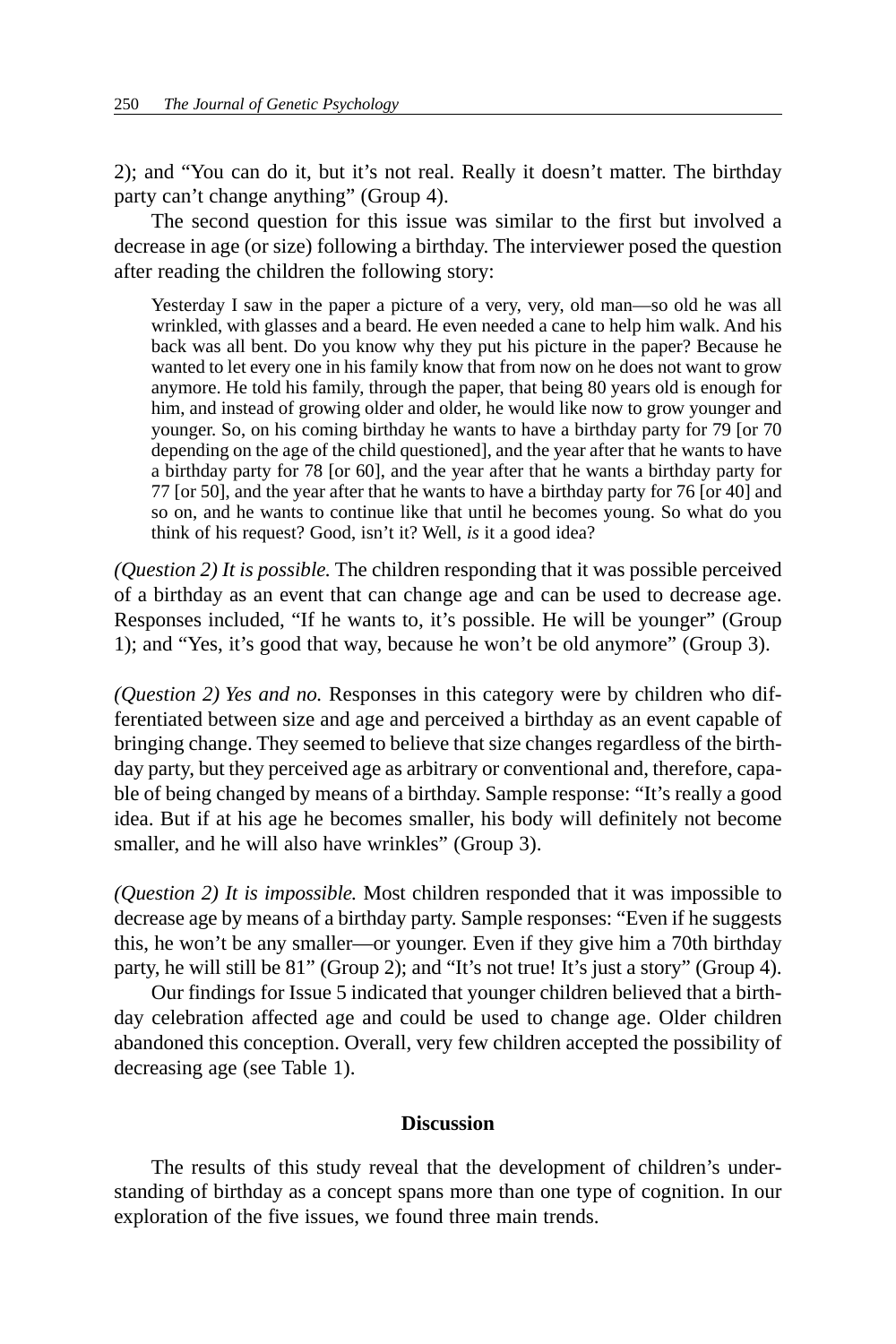First, younger children (4- and 5-year-olds) tended to rely almost entirely on the explicit, concrete, and sensible characteristics of a birthday. The ability to grasp the overt as well as the covert aspects of the concept of birthday develops gradually (see Watters & English, 1995) and was evidenced by none of the 4 year-olds but by nearly all of the 9-year-olds. Regarding Issue 1, for example, 4 year-olds defined a birthday on the basis of only its explicit aspect of celebration; by and large, 5-year-olds did so also. Seven-year-olds did so rarely, whereas most 9-year-olds extracted the implicit aspect of the birthday as a cultural habit, combining it with the explicit social aspect of celebration into a more comprehensive, synthesized concept.

Another trend that emerged in our results was the gradual shift from younger children understanding only the *associative* relations between different aspects of the concept (e.g., celebration and growing up) to older children having a more *conceptually based* understanding of these relations (Markman, 1999), which enables a more elaborate reasoning. To illustrate, consider the responses for Issue 2 (What is the essence of a birthday?). Many of the 4-year-olds believed that birthday parties caused growing—an associative reasoning between two aspects that usually go together. By age 9, they came to see these parties as a celebration of growing up, and as a means to determine one's age—a more knowledgeable and qualitative reasoning. To the extent that children viewed the ritual enactment of the birthday as being responsible for this transformation (young children), they insisted that each and every custom was essential to the birthday (Issue 3). Most of the oldest children did not think that the props and customs were necessary for growth (although they thought that some of them were required for the birthday party to be fun).

Young children were impressively consistent, indicating that because birthday rituals actually effect an age change, they can also be manipulated to change age at will (a finding that emerged for Issue 5, "Can a birthday affect growth?"). Older children viewed increasing or decreasing age through birthdays as being impossible. However, even the younger children sensed a difficulty with age manipulation, for they also seemed to be aware that biological aging is irreversible. Although many children agreed that age can be increased by multiplying birthday celebrations, they were less willing to accept that this stratagem would be effective for reversing aging, and several children suggested compromises that clearly expressed the two positions that they were torn between.

The last trend was the shift from successive to simultaneous synthesis (Biggs & Moor, 1993; Das & Varnhargen, 1986; Watters & English, 1995). The former refers to concentrating on one aspect at a time, gradually integrating several aspects together into a cohesive unit. As discussed with respect to Issue 5, even the 4- and 5-year-olds who knew that aging is irreversible could not draw the appropriate conclusion—that celebrating birthdays backwards cannot make one younger—because they were unable to simultaneously synthesize the aspects. The same was also true for Issue 1, in which most of the 9-year-olds, many of the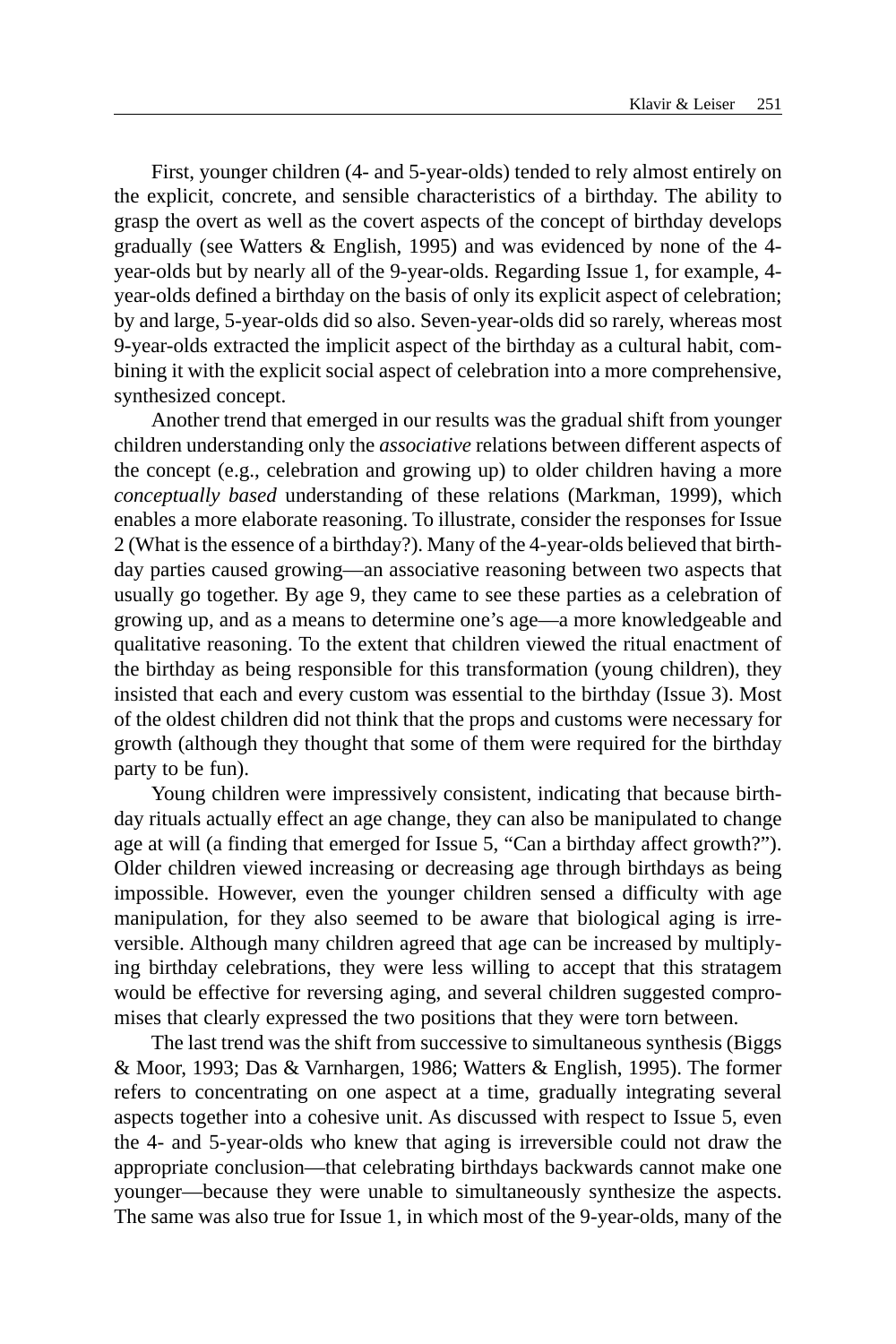7-year-olds, but none of the 4-year-olds could define a birthday as a synthesis between the celebration, the day of birth, and growing up. And again, the same was true regarding Issue 4. The structure of age, dates, and their relations to birthdays were inexplicable to the younger children. For them, time was only linear, as was growth, and the rankings of age and the order of birthdays had to coincide. Birthdays evolve, in a child's mind, from a performative social act to a social occasion to mark growth and rejoice in it. The early conception is social and selfcontained: A group of friends and relatives convene to declare that the child is now an accredited member of the next higher age class. The mature conception is also socially based (people meet to rejoice together). However, the social aspect is integrated in the mature conception with external conceptual subsystems: the irreversible and independent unfolding of biological growth and the cyclical aspect of time. This higher understanding enables the child to transcend the performative and magical approach to the birthday ritual.

The concept of birthday is not as simple as it seems. It is a complex, multidimensional, integrative concept. Four-year-olds, who rely on a narrow basis of knowledge (their own limited experience), who are unable to integrate several aspects, and who lack the ability to extract the covert aspects to be integrated, construe a very partial concept of a birthday. Of the various conceptualizations possible, they elaborate one on the basis of its overt and explicit aspects. Even when 4-year-olds understand or sense another relevant aspect, they cannot construct the interrelations between these aspects, especially when the aspects span more than one type of cognition. The required synthesis, therefore, eludes them. By the age of 9 years, most children have overcome these limitations and have fully comprehended the birthday concept.

In concluding this discussion, we feel the final word belongs to Carroll:

"I never ask advice about growing," Alice said indignantly.2

#### **REFERENCES**

- Bar, V., Zinn, B., Goldmuntz, R., & Sneider, C. (1994). Children's concepts about weight and free fall. *Science Education, 78*(2), 149–169.
- Berti, A. E., & Bombi, A. S. (1988). *The child's construction of economics* (G. Duveen, Trans.). Cambridge, UK: Cambridge University Press.
- Biggs, J. B., & Moor P. J. (1993). *The process of learning*. New York: Prentice-Hall.
- Carey, S., & Gelman, R. (Eds.). (1991). *Epigenesis of mind: Essays in biology and knowledge*. Hillsdale, NJ: Erlbaum.
- Connell, R. W. (1971). *The child's construction of politics.* Carlton, Victoria, Australia: Melbourne University Press.
- Das, J. P., & Varnhargen, C. K. (1986). Neuropsychological functioning and cognitive processing. In J. E. Obrzut & G. W. Hynd (Eds.), *Child neuropsychology: Theory and*

<sup>&</sup>lt;sup>2"</sup>Too proud?" asked the other.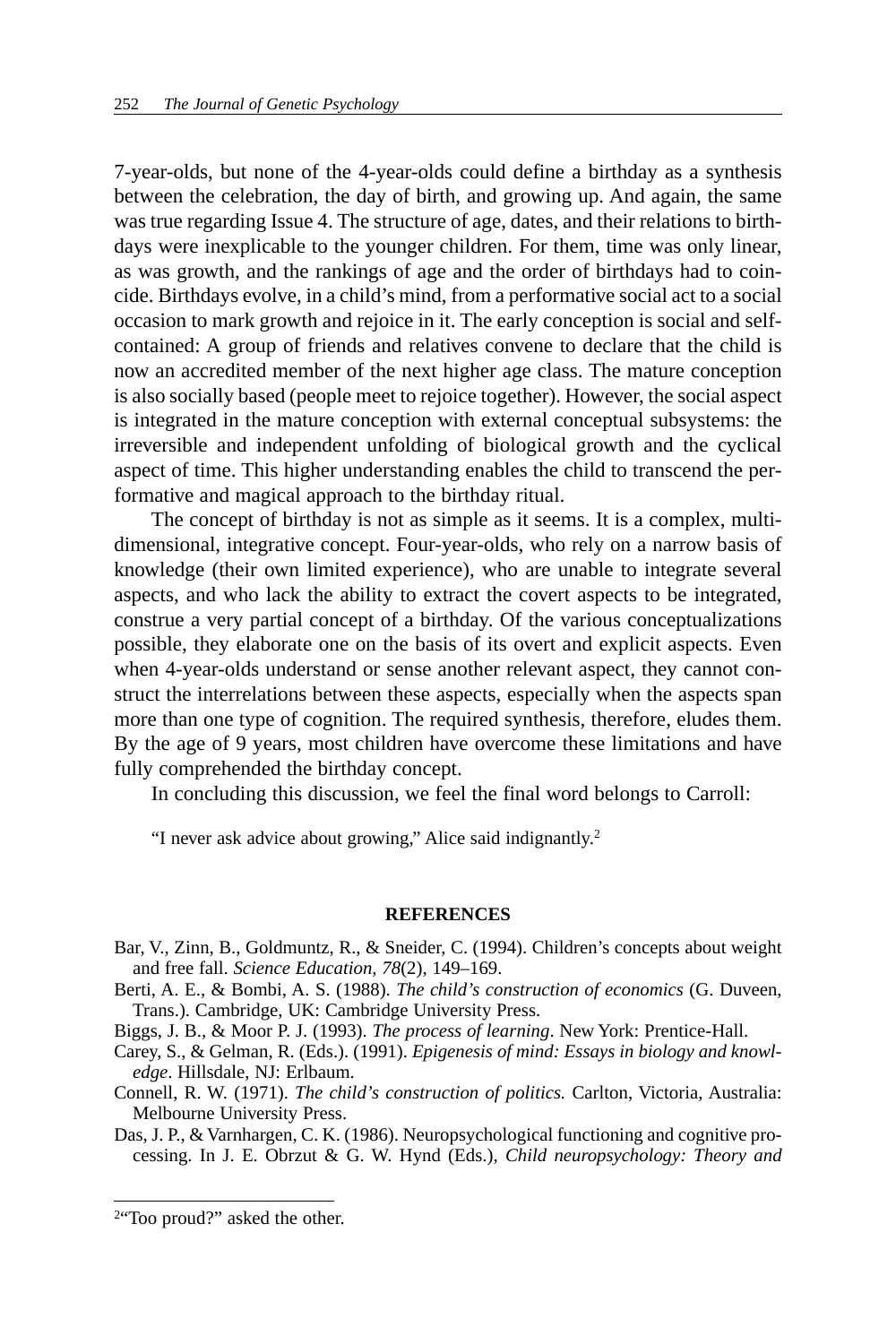*research* (Vol. 1, pp. 117–140). London: Academic Press.

- Gardner, H. (1983). *Frames of mind: The theory of multiple intelligences*. New York: Basic Books.
- Hatano, G., & Inagaki, K. (1994). Young children's naive theory of biology. *Cognition, 50,* 171–188.
- Hirschfeld, L. A., & Gelman, S. A. (Eds.). (1994). *Mapping the mind: Domain specificity in cognition and culture*. Cambridge, UK: Cambridge University Press.
- Karmiloff-Smith, A. (1993). *Beyond modularity: A developmental perspective on cognitive science*. Cambridge, MA: MIT Press.
- Keil, F. C. (1990). Constraints on constraints: Surveying the epigenetic landscape. *Cognitive Science, 14*(1), 135–168.
- Keil, F. C. (1994). The birth and nurturance of concepts by domains: The origins of concepts of living things. In L. A. Hirschfeld & S. A. Gelman (Eds.), *Mapping the mind: Domain specificity in cognition and culture* (pp. 234–254). Cambridge, UK: Cambridge University Press.
- Leiser, D. (1983). Children's conceptions of economics—The constitution of a cognitive domain. *Journal of Economic Psychology, 4,* 297–317.
- Markman, A. B. (1999). *Knowledge representation*. Mahwah, NJ: Erlbaum.
- Rosser, R. (1994). *Cognitive development—Psychological and biological perspectives.* Boston: Allyn and Bacon.
- Smith, C., Carey, S., & Wiser, M. (1985). On differentiation: A case study of the development of the concepts of size, weight and density. *Cognition, 21,* 177–237.
- Spelke, E. S., Breinlinger, K., Macomber, J., & Jacobson, K. (1992). Origins of knowledge. *Psychological Review, 99*(4), 605–632.
- Springer, K., & Keil, F. C. (1989). On the development of biologically specific beliefs: The case of inheritance. *Child Development, 60*(3), 637–648.
- Watters, J. J., & English, L. D. (1995). Children's application of simultaneous and successive processing in inductive and deductive reasoning problems: Implications for developing scientific reasoning skills. *Journal of Research in Science Teaching, 32*(7), 699–714.
- Wellman, H. M. (1990). *The child's theory of mind*. Cambridge, MA: Bradford Books/MIT Press.
- Wellman, H. M., & Gelman, S. A. (1992). Cognitive development: Foundational theories of core domains. *Annual Review of Psychology, 43,* 337–375.

*Received March 20, 2001*